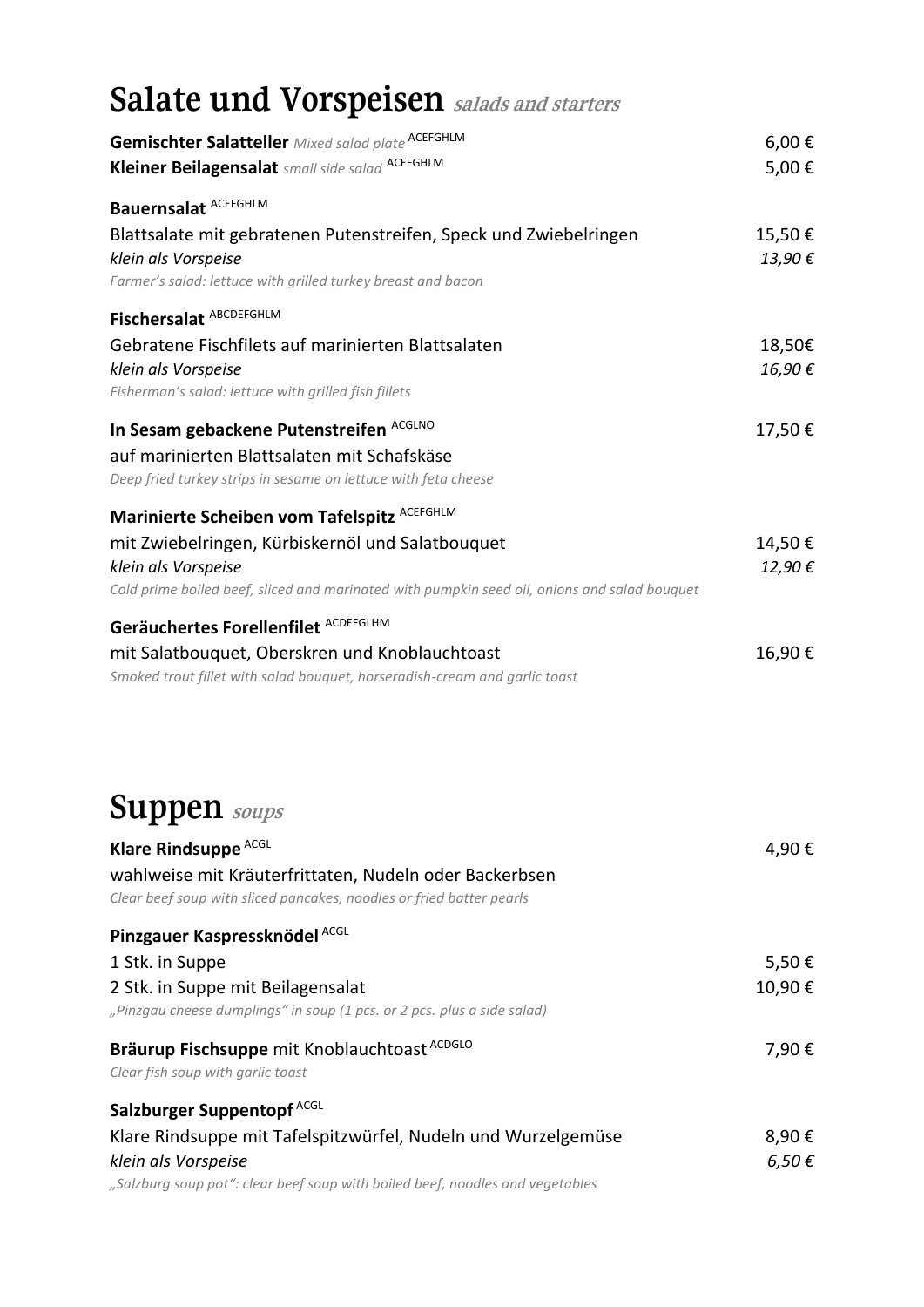#### **Hauptspeisen main courses**

| Schnitzel Wiener Art mit Petersilerdäpfel und Preiselbeeren ACGL                                                                                                                |        |
|---------------------------------------------------------------------------------------------------------------------------------------------------------------------------------|--------|
| Escalope "viennese style" with parsley potatos and cranberries                                                                                                                  |        |
| vom Schwein pork                                                                                                                                                                | 14,90€ |
| vom Kalb veal                                                                                                                                                                   | 22,90€ |
| von der Pute turkey                                                                                                                                                             | 16,90€ |
| Cordon Bleu vom Schwein ACGL                                                                                                                                                    | 15,90€ |
| mit Pommes frites und Preiselbeeren                                                                                                                                             |        |
| Pork escalope "cordon bleu style" with french fries and cranberries                                                                                                             |        |
| Gebackenes Bierschnitzel vom Schwein ACGLMO                                                                                                                                     | 15,90€ |
| mit frischem Erdäpfelsalat und Preiselbeeren                                                                                                                                    |        |
| Deep fried pork escalope, marinated in our own beer with potato salat                                                                                                           |        |
| Grillteller <sup>GLO</sup>                                                                                                                                                      | 20,90€ |
| Gegrilltes von Rind, Schwein und Pute mit Pommes, Cocktailsauce und Kräuterbutter<br>"Mixed grill": grilled fillets of beef, pork and turkey with french fries and cocktail dip |        |
| Spaghetti Bolognaise mit Parmesan <sup>ACGLO</sup>                                                                                                                              | 11,90€ |
| Spaghetti bolognaise with parmesan                                                                                                                                              |        |
|                                                                                                                                                                                 |        |
| <b>Schmankerl vom Rind</b> beef dishes                                                                                                                                          |        |
| Hausgemachtes Rindsgulasch ACGLMN<br>mit Serviettenknödel                                                                                                                       | 16,90€ |

*Homemade beef goulash with sliced dumplings* 

| Rosa gebratener Zwiebelrostbraten ACGL<br>mit Butterspätzle<br>Fried beef and onions in gravy with spaetzle                                             | 22,90€ |
|---------------------------------------------------------------------------------------------------------------------------------------------------------|--------|
| Gekochter Tafelspitz ACGL<br>mit Cremespinat, Röstkartoffeln und frischem Kren<br>Prime boiled beef with cream-spinach, roasted potatos and horseradish | 21,90€ |
| Rosa gebratenes Rumpsteak FGLO (ca. 250g.)<br>mit Pfefferrahmsauce, Bratkartoffeln und Grillgemüse                                                      | 29,80€ |

*Grilled sirloin steak with herb butter, fried potatos and vegetables*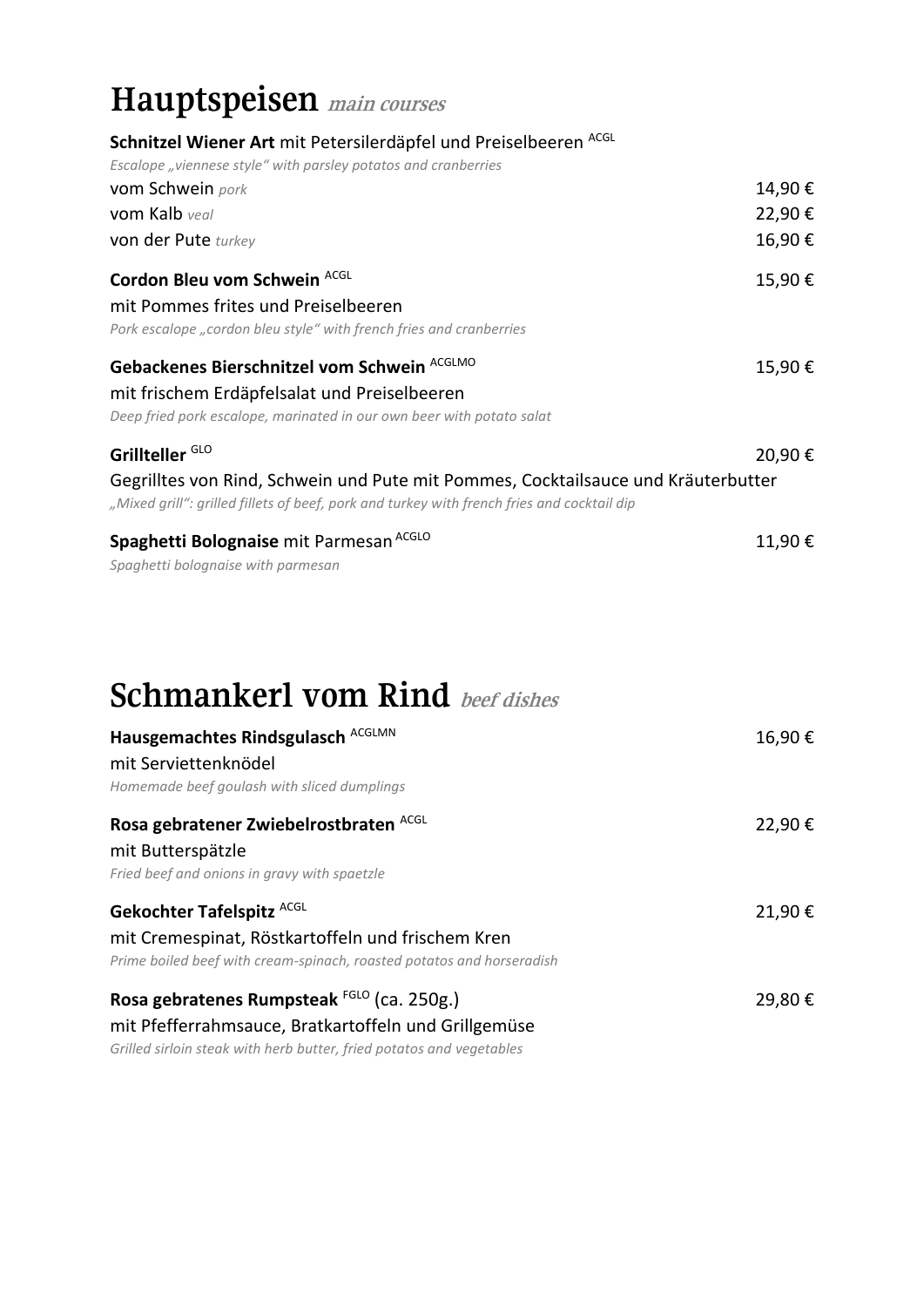## **Fischgerichte fish dishes**

| Bräurup Forelle oder Saibling im Ganzen gebraten ADGL<br>mit Petersilerdäpfel und Kräuterbutter<br>Trout or char, grilled as a whole, with parsley potatos and herb butter | 21,90€ |
|----------------------------------------------------------------------------------------------------------------------------------------------------------------------------|--------|
| Gebratenes Lachsforellenfilet ADGL<br>mit Petersilerdäpfel und Kräuterbutter<br>Grilled fillet of salmon trout with parsley potatos and herb butter                        | 20,90€ |
| Gegrilltes Zanderfilet ADGLO<br>auf Kräuterrahmnudeln<br>Grilled fillet of pikeperch with herb-cream noodles                                                               | 19,80€ |

# **Vegetarische Gerichte vegetarian dishes**

| Spaghetti mit frischer Tomatensauce mit Parmesan ACGLO<br>Spaghetti with fresh tomato sauce and parmesan       | 10,90€ |
|----------------------------------------------------------------------------------------------------------------|--------|
| Pinzgauer Kasnockn (Käsespätzle) mit Beilagensalat ACFGLM<br>Cheese spaetzle "pinzgau style" with a side salad | 14,90€ |
| Hausgemachte Spinatknödel ACFGLO<br>mit Nussbutter, Parmesan und Beilagensalat                                 | 15,90€ |
| Homemade spinach dumplings with beurre noisette, parmesan cheese and a side salad                              |        |